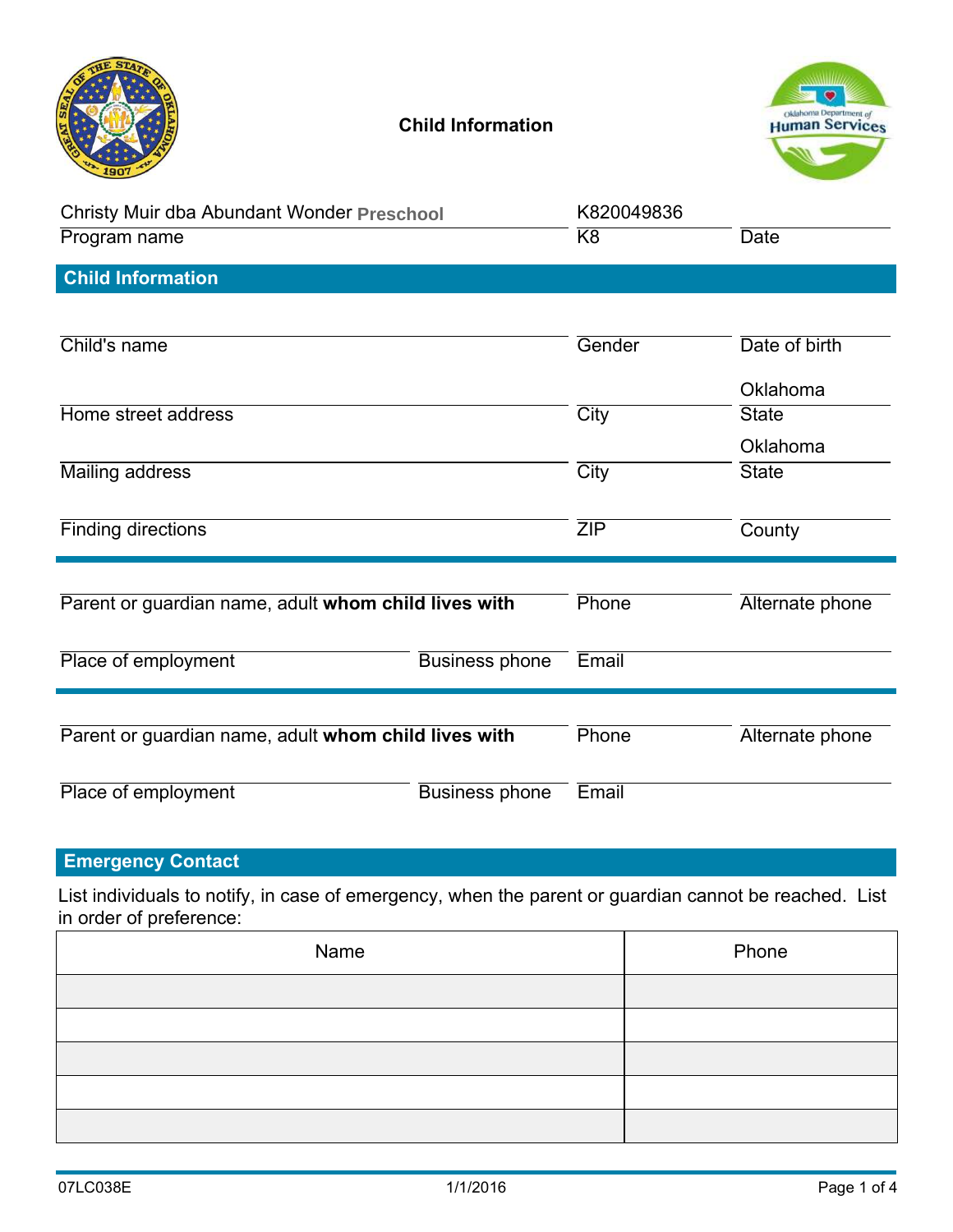### Immunization Record

Attach a copy of the child's immunization record. An immunization record or exemption is obtained prior to the first day of attendance and is to be updated when the child receives additional vaccines. Parent/guardian must provide a copy of the current updated immunization record to the child care program. Refer to Appendix II, Immunizations, in Requirements for Child Care Programs for immunization and exemption procedures.

| <b>Health Record</b>                                                                                                                                         |             |              |                |               |                          |
|--------------------------------------------------------------------------------------------------------------------------------------------------------------|-------------|--------------|----------------|---------------|--------------------------|
|                                                                                                                                                              |             |              |                |               |                          |
| Child's physician or clinic                                                                                                                                  |             |              | Phone          |               |                          |
|                                                                                                                                                              |             | Oklahoma     |                |               |                          |
| Street address                                                                                                                                               | <b>City</b> | <b>State</b> |                | ZIP           |                          |
| I understand that a signed parent/guardian permission is obtained prior to administration of any<br>medication to any child.                                 |             |              |                |               |                          |
| Does your child have any specific needs involving routine care, behavior modification,<br>communication, eating, or sleeping activities? When yes, describe: |             |              |                |               |                          |
|                                                                                                                                                              |             |              |                |               |                          |
| Does your child have any known allergies?                                                                                                                    |             |              | $\bigcirc$ Yes | $\bigcirc$ No | $\left( \bullet \right)$ |
| When yes, list:                                                                                                                                              |             |              |                |               |                          |
|                                                                                                                                                              |             |              |                |               |                          |
| Does the known allergy require special precautions, actions, or medications?                                                                                 |             |              | OYes           | ONo           | $\odot$                  |
| When yes, describe:                                                                                                                                          |             |              |                |               |                          |
|                                                                                                                                                              |             |              |                |               |                          |
| Describe any special precautions for diet, medication, or activity, when applicable:                                                                         |             |              |                |               |                          |
|                                                                                                                                                              |             |              |                |               |                          |
| Are there any other special considerations that would assist this program in providing care to your<br>child? When yes, describe:                            |             |              |                |               |                          |
|                                                                                                                                                              |             |              |                |               |                          |
| Will your child receive any specialized services from professionals outside of this<br>program's personnel?                                                  |             |              | ○Yes           | $\bigcirc$ No | $\odot$                  |
| $\Box$ When yes, I understand that a signed and dated parent permission is required.                                                                         |             |              |                |               |                          |
| I give permission for program personnel to consult with specialized personnel<br>regarding the needs of my child?                                            |             |              | OYes           | $ONo$ $\odot$ |                          |
|                                                                                                                                                              |             |              |                |               |                          |
| 07LC038E                                                                                                                                                     | 1/1/2016    |              |                | Page 2 of 4   |                          |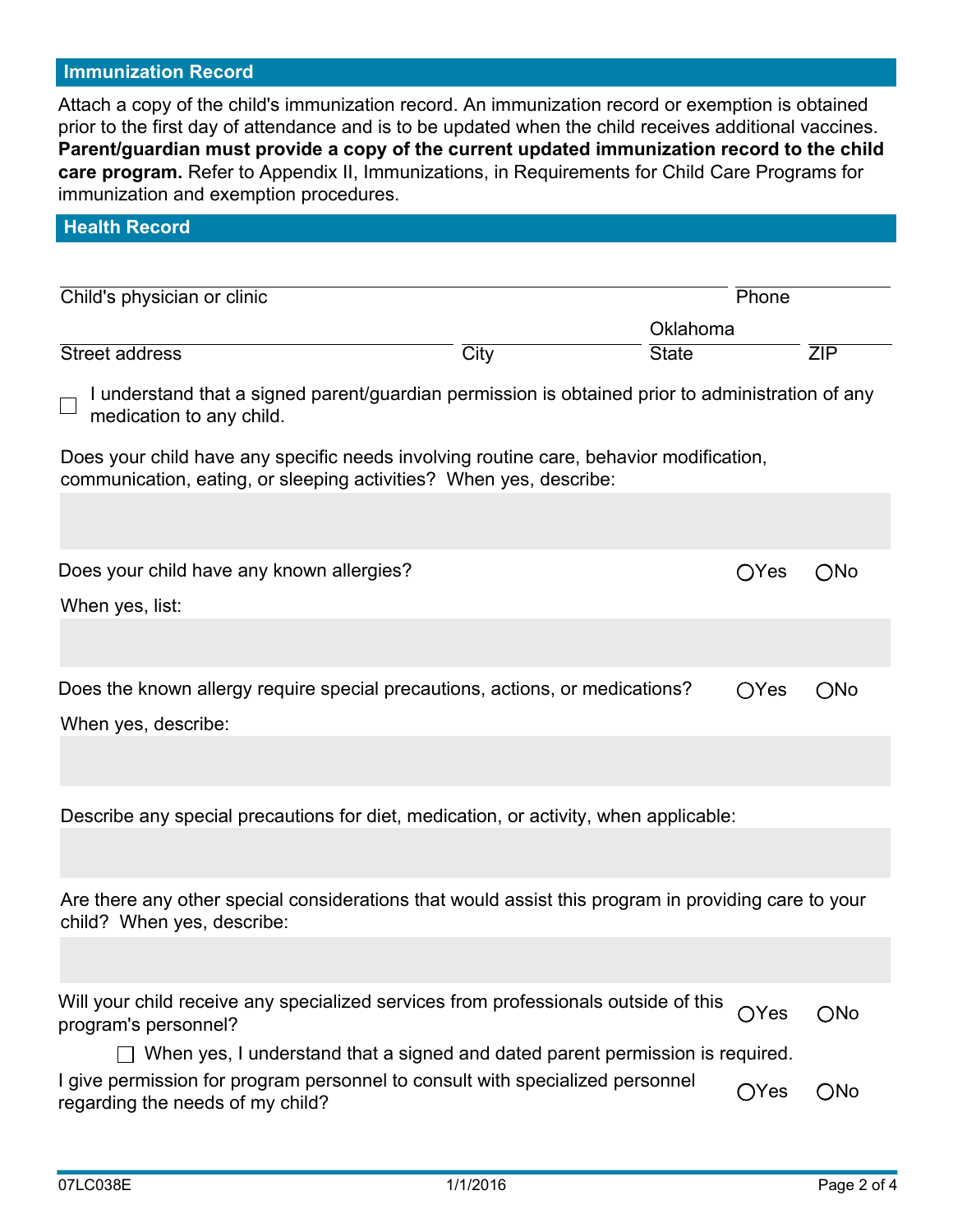## **Transportation**

| do not give permission to transport my child.                           |                                                                                      |
|-------------------------------------------------------------------------|--------------------------------------------------------------------------------------|
| $\sqrt{}$<br>circumstances:                                             | I give permission for my child to be transported by this program under the following |
| Select all that apply:                                                  |                                                                                      |
| $\sqrt{2}$ When an emergency occurs and I cannot be reached             |                                                                                      |
| <b>Field trips</b><br>$\vert \hspace{0.5pt} \cdot \hspace{0.5pt} \vert$ |                                                                                      |
| To and from home                                                        |                                                                                      |
| Drop-off time:                                                          | Pick-up time:                                                                        |
| Specific plan for transfer and supervision:                             |                                                                                      |
|                                                                         |                                                                                      |
| To and from home                                                        |                                                                                      |
| Drop-off time:                                                          | Pick-up time:                                                                        |
| Specific plan for transfer and supervision:                             |                                                                                      |
|                                                                         |                                                                                      |
| Other, specify:                                                         |                                                                                      |
|                                                                         |                                                                                      |
|                                                                         |                                                                                      |
|                                                                         |                                                                                      |

# Pick Up Permission

Individuals who have permission to pick up my child:

|          | Name     | Phone       |
|----------|----------|-------------|
|          |          |             |
|          |          |             |
|          |          |             |
|          |          |             |
|          |          |             |
|          |          |             |
|          |          |             |
|          |          |             |
| 07LC038E | 1/1/2016 | Page 3 of 4 |
|          |          |             |